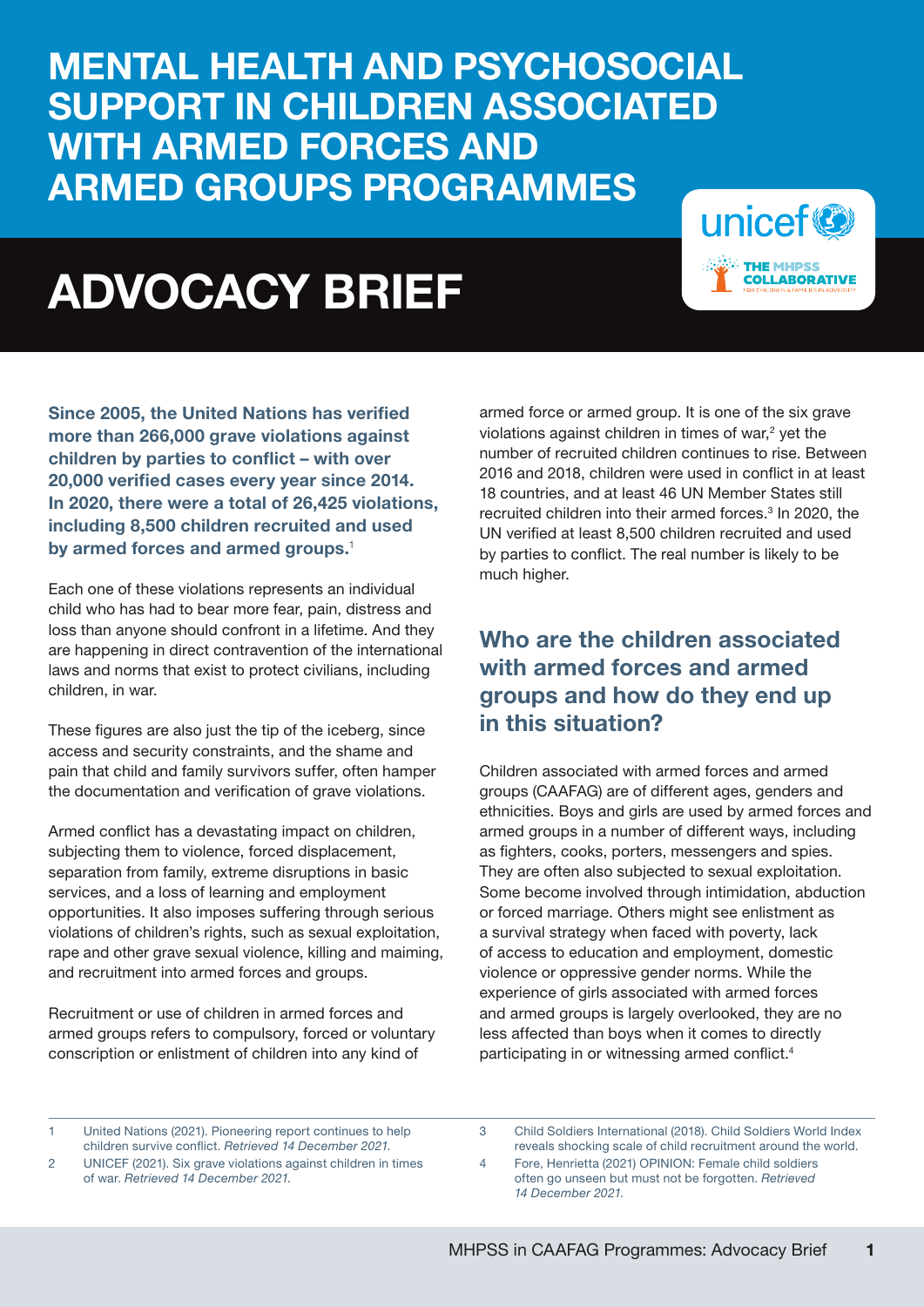# What is the impact of association with armed forces and armed groups on children?

Association with armed forces and armed groups exposes children to physical, psychological and sexual violence and profoundly disrupts their development and later lives. On leaving armed forces and armed groups, children and their families often experience high levels of stress, including socioeconomic adversity, stigma and discrimination. Lost educational opportunities and difficulties in achieving key life milestones make many children feel ill-equipped to contribute to their family and local economy when they return to civilian life. Some formerly recruited and used children are detained for extended periods, tried as participating in hostilities considered illegal, and exposed to torture and uncertainty. Being separated from their families and losing loved ones also threatens their wellbeing and healthy development.

> **MHPSS interventions** are essential to all CAAFAG programmes.

# Why is Mental Health and Psychological Support (MHPSS) vital for children associated with armed forces and armed groups?

War takes a devastating psychological toll on children, which is why MPHSS is a vital component of all systems that respond to the needs of conflict-affected children and their communities.

It is imperative that the specific needs of children associated with armed forces and armed groups are considered within these systems. This can prevent new recruitment and re-recruitment of children, support their recovery and reintegration, and provide the resources needed to promote and sustain their wellbeing. MHPSS supports the reintegration of children by promoting family and community acceptance, reducing stigma and discrimination, and ameliorating feelings of shame and guilt.

Multi-sectoral, multi-layer MHPSS should cut across all CAAFAG programming domains to improve the mental health and psychosocial wellbeing of CAAFAG, their parents/caregivers and community members, as well as to prevent the recruitment of children and support their release and reintegration (see Figure 1 for programming outcomes).

**Figure 1** MHPSS outcomes for prevention of recruitment, release and reintegration programming

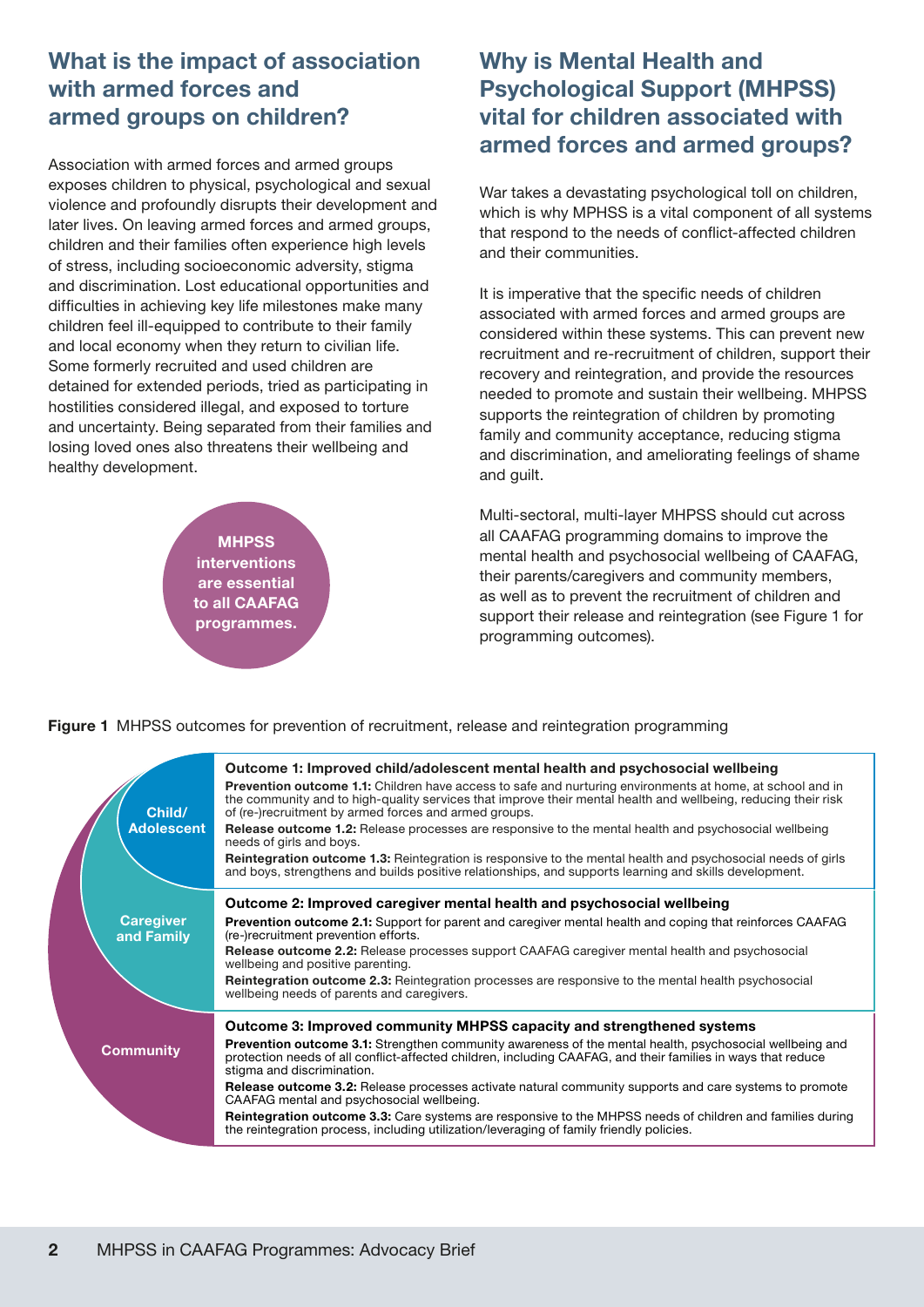#### Pressing concerns

1. Conflict-affected children, including CAAFAG, have a higher risk of mental health and psychosocial problems, including depression, anxiety and post-traumatic stress disorder (PTSD), as well as difficulties with stigma and social exclusion.

2. In the absence of comprehensive and long-term mental health and psychosocial support, these difficulties can be long lasting and intergenerational.

3. Time lost to association with armed forces and armed groups is time spent away from school, resulting in lost opportunities for optimal mental, social and emotional development.

4. CAAFAG may return to environments and communities that can be stigmatizing, severely deprived of resources and opportunities, and culturally unfamiliar.

Adverse experiences in childhood can affect children's development and contribute to poor mental health and acute psychosocial needs for the rest of their lives. However, with the right support. children recruited and used by parties to conflict can experience a boost in resilience, achieve positive outcomes, and successfully reintegrate into their communities.

Many children, such as CAAFAG, who have been exposed to violence and adversity have experienced trauma. However, it is inappropriate and potentially harmful to assume that all children will be traumatized by their experience.

interventions should be multi-layered, accessible and inclusive of all affected groups, acknowledging the widespread effects of conflict on communities. If tailored interventions are considered necessary for some groups, such as girls or boys, they must account for culturaland context-specific intergroup dynamics and be designed and implemented sensitively in ways that do not make other members of the community feel left out or resentful.

MHPSS in CAAFAG programming should cultivate supportive social environments, address children's basic needs, preserve their dignity and agency, and uphold their rights. Responses to support the mental health and psychosocial well-being of children associated with armed forces and armed groups should be designed with the understanding that each child's needs and experiences will be unique. Active engagement with affected children, caregivers and communities is called for to identify and strengthen culturally – and contextually – relevant coping mechanisms that are safe, acceptable and equitable.

MHPSS must form part of all levels of response for CAAFAG, from prevention of recruitment to release and reintegration. MHPSS programming should aim to lessen context-specific risk factors and strengthen context-specific protective factors associated with the recruitment and re-recruitment of children. Mental health and psychosocial services, programmes and

Health, social and education systems should be equipped to provide support to all affected groups and be sensitive to the specific needs of CAAFAG and other conflict-affected children. Strong, resilient, and sustainable systems require political commitment, effective leadership, policies that hold key actors accountable, and advocacy that can secure financing and technical assistance. As key actors within these systems, staff (e.g. case workers and managers) should have access to systematic and rigorous MHPSS training and supervision,

clear pathways for professional development, and access to support to protect their mental health, psychosocial wellbeing, and safety and to prevent burnout.

Mental health and psychosocial support efforts that exclusively target CAAFAG can intensify stigma, foment resentment, and undermine system strengthening.